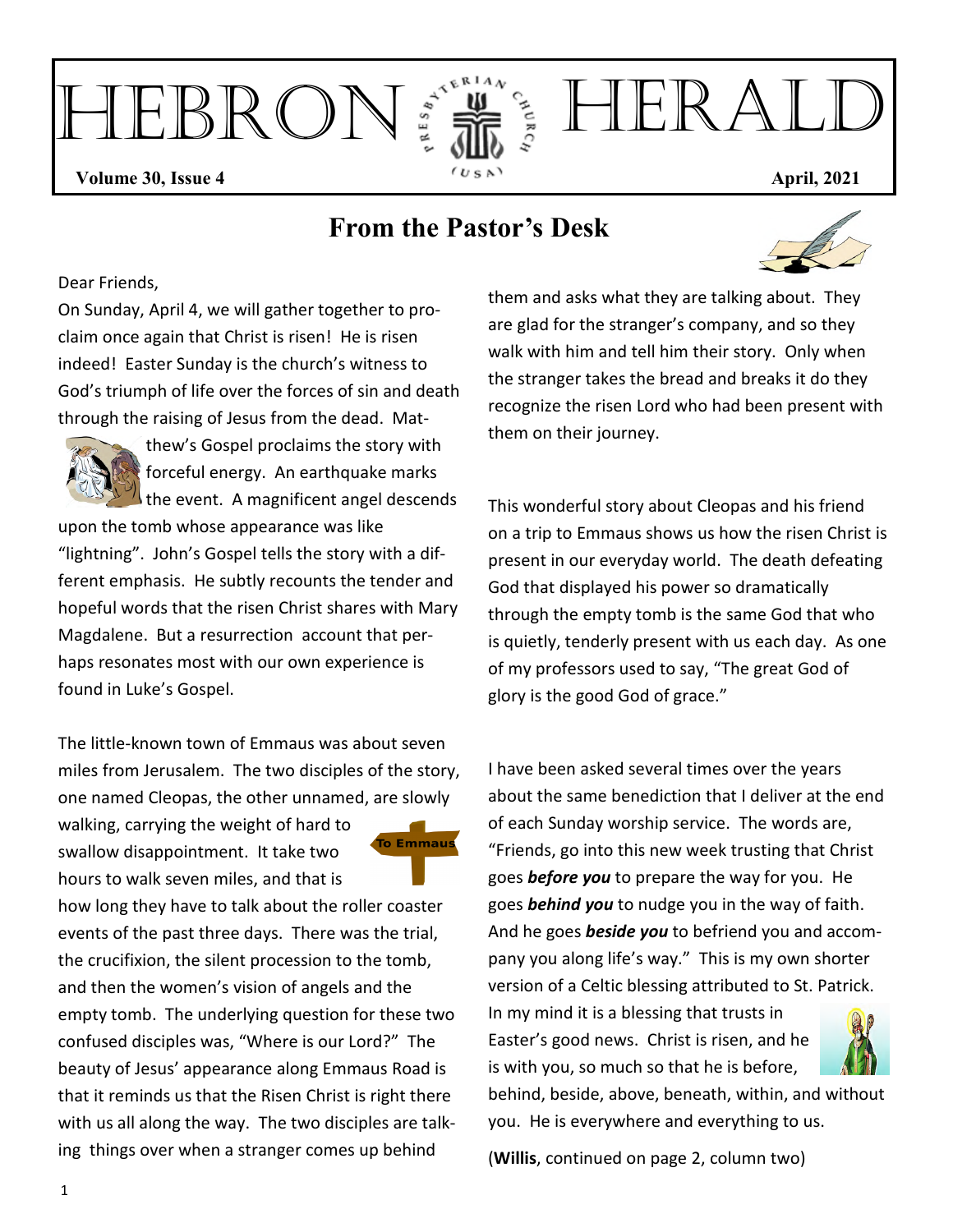## **Easter Activity Update**

 The Worship Committee has announced that there will not be any special services during Holy Week this year. The sanctuary will not be opened on Good Friday as in the past. There will be a cross in front of the church with a prayer basket available for anyone wishing to leave a prayer request and have a quiet moment of prayer.

 No Easter breakfast will be held this year, but a Spring event for the congregation is in the planning stages when the weather will allow us to be together safely outside.



 Holy Communion will be celebrated on Easter Sunday at our drive-in service. Communion ele-

ments will be distributed at the point of entry. Participants will then hold the elements until Rev. Willis indicates the time to partake.

## **Lenten Readings**



April 1-Maundy Thursday-John 17:1-26 April 2-Good Friday-John 13:36-38 ; John 19: 38-42 April 3-Holy Saturday-Romans 8:1-11 April 4-Easter Sunday-John 1:1-8; John 20:19-23

## **One Great Hour of Sharing**

 The One Great Hour of Sharing offering will be collected on Sunday, April 4. Please turn in your "fish banks" or checks in the morning offering. If paying by check, please add **OGHS** to the memo line.

 *If we do a little, it adds up to a lot.*

#### (**Willis** continued from page one)

As we gather together this coming Easter, all of us

bring our own personal cares, concerns, and worries. We also bring our hopes about our families, communities, and world. Hebron will gather with great hope and also with natural anxiety about mak-



ing our way out of a pandemic. Yet we come together and gather around the table that reminds us of the enduring presence of the risen Christ. Let us bring all of who we are and all of our cares to be illuminated by the light of Easter. For the Lord is risen! He is risen, indeed!

> Peace,  *Steve*  Rev. Steve Willis

## **Scout Hut Rented**

 The Hebron Session voted on Sunday, March 14 to accept the conditions presented by the Kanawha Stone Corporation to rent the offices and kitchen facilities in the Scout Hut as an inspection site for engineers to use as the repairs are made on the bridge on Hewitt Road just west **Algement** 



of Hebron. The rental agreement will span between six months to a year until the construction project is completed. The church will still maintain access to the large storage room on the east side of the building where many yard sale items are stored.

## **Help Keep the Prayer List Updated**

 Please call the office with any updates or changes in our prayer list. Don't forget to let us know when people have improved enough to be removed.

 If you add a name to the list and have not given us an update after six weeks, *we will do our best to contact you* to see if the person is improving or contin-

ues to need prayer. We all want the list to be up-to-date. We do care so please let up know how your family, friend, or neighbor is doing.

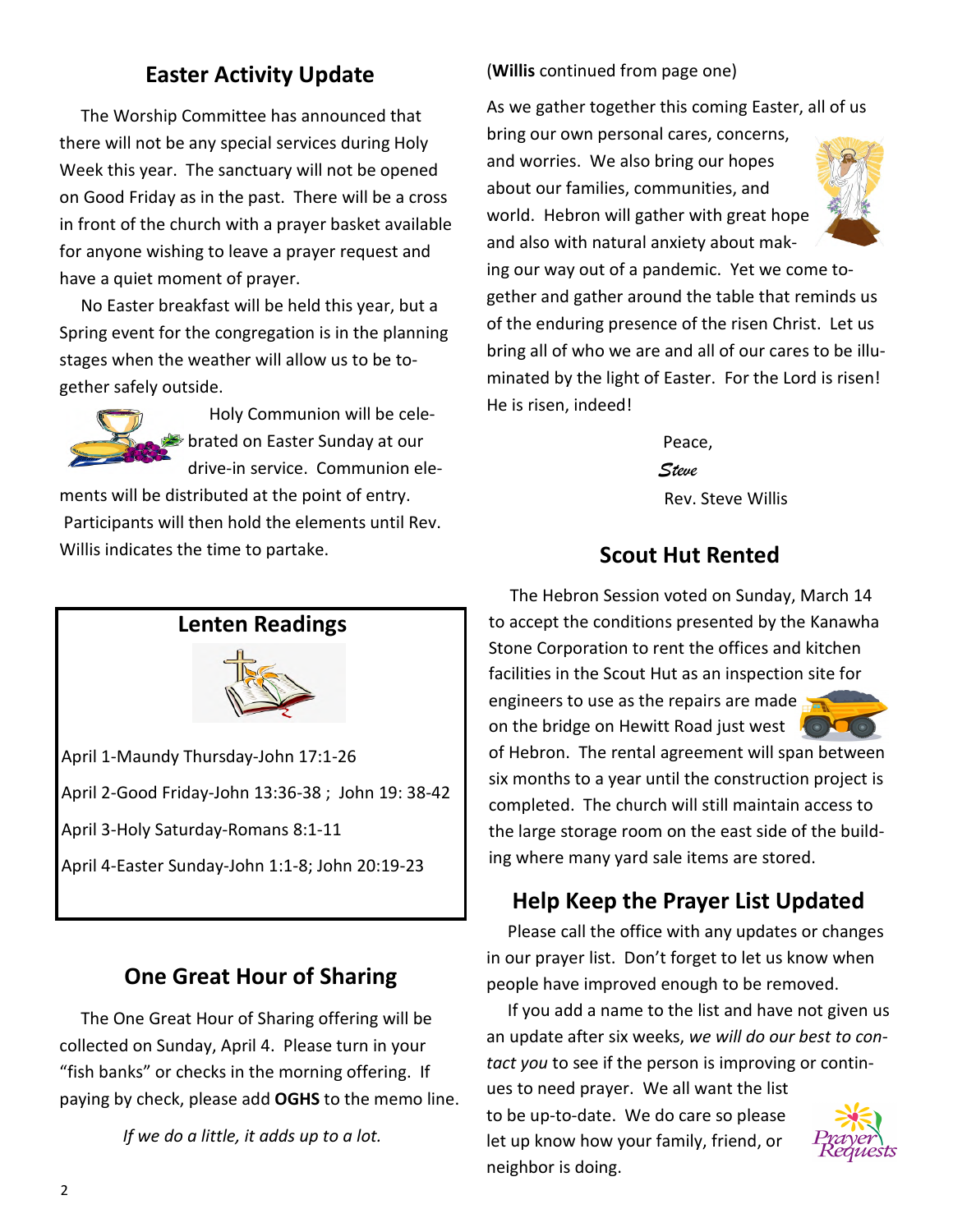## **PW Word of the Month: Joy**



 There are countless accounts of **JOY** in the Bible in both the Old and New Testaments. Probably the greatest one for me is the Easter story.

From the hymn *The Day of Resurrection—* 

The Day of resurrection! Earth, tell it out abroad; The Passover of gladness, the Passover of God. From death to life eternal, from this world to the sky,

Our Christ hath brought us over with hymns of victory.

Now let the heavens be **JOYful**, Let earth her song begin;

Let the round world keep triumph, and all that is therein;

Let all things seen and unseen their notes of gladness blend,

For Christ the Lord hath risen, Our **Joy** that hath no end.

 One definition of JOY is happiness over an unanticipated or present good. **JOY** is a human emotion which makes a difference in our life and well being. **JOY** can be a new baby in the family; **JOY** is starting a new job or ending a bad one; **JOY** is waking up to bright sunshine in the morning; **JOY** is hearing good news happening to someone who deserves some good news.

 **JOY** can be a lasting emotion or a fleeting one. So be aware of it when it comes to you and make the most of it whether it be in your spiritual or everyday life.

May the God of hope fill you with great **JOY**, Millie Ruleman

### **Presbyterian Women Update**

 The Presbyterian Women of Hebron held its first meeting of 2021 on March 9, 2021. The highlights of the business meeting were:

- ∗ First and foremost: Joan Wright has graciously accepted the invitation to work with Sandy Showalter to provide leadership for the PW.
- The yard sale will not be held again this Spring due to COVID concerns. We are looking toward a late summer yard sale, dependent upon virus numbers at that time.
- For the 2021-2022 church year beginning with the September 2021 meeting, the PW will resume meeting nine times a year for a business meeting and Bible study (September through May). The Bible study booklets published by Presbyterian Women in the Presbyterian church will be used.
- ∗ In lieu of "goodie boxes" this year, \$25 gift cards were mailed to four Hebron college students: Anna and Tara Cahill, Parker Turnage, and Brock Moore. This was done for COVID safety reasons. Hopefully next year, the "goodie boxes" can be continued.
- A vertical banner (2  $1/2'$  x 6') has been ordered and will be installed in front of the church along the highway. The scripture on the banner is: "Be still and know that I am God". Psalm 46:10
- The monthly "word" cards that have been distributed with the bulletins each Sunday will be discontinued May 1 by the PW. The cards were prepared for six months in an effort to provide encouragement, joy, hope, and reflection over the fall/winter months.
- The "Reverse Advent Food Box Project" will be repeated again this year. So, watch out for food sales and stock up so that you will have plenty to share later this year when collections begin. Gracious thanks go out to all those who helped to make the project so successful last year.

 After the business meeting, Rev. Steve Willis led an informative and insightful discussion on the first four chapters of Harold Kushner's book *Why Bad Things happen to Good People.*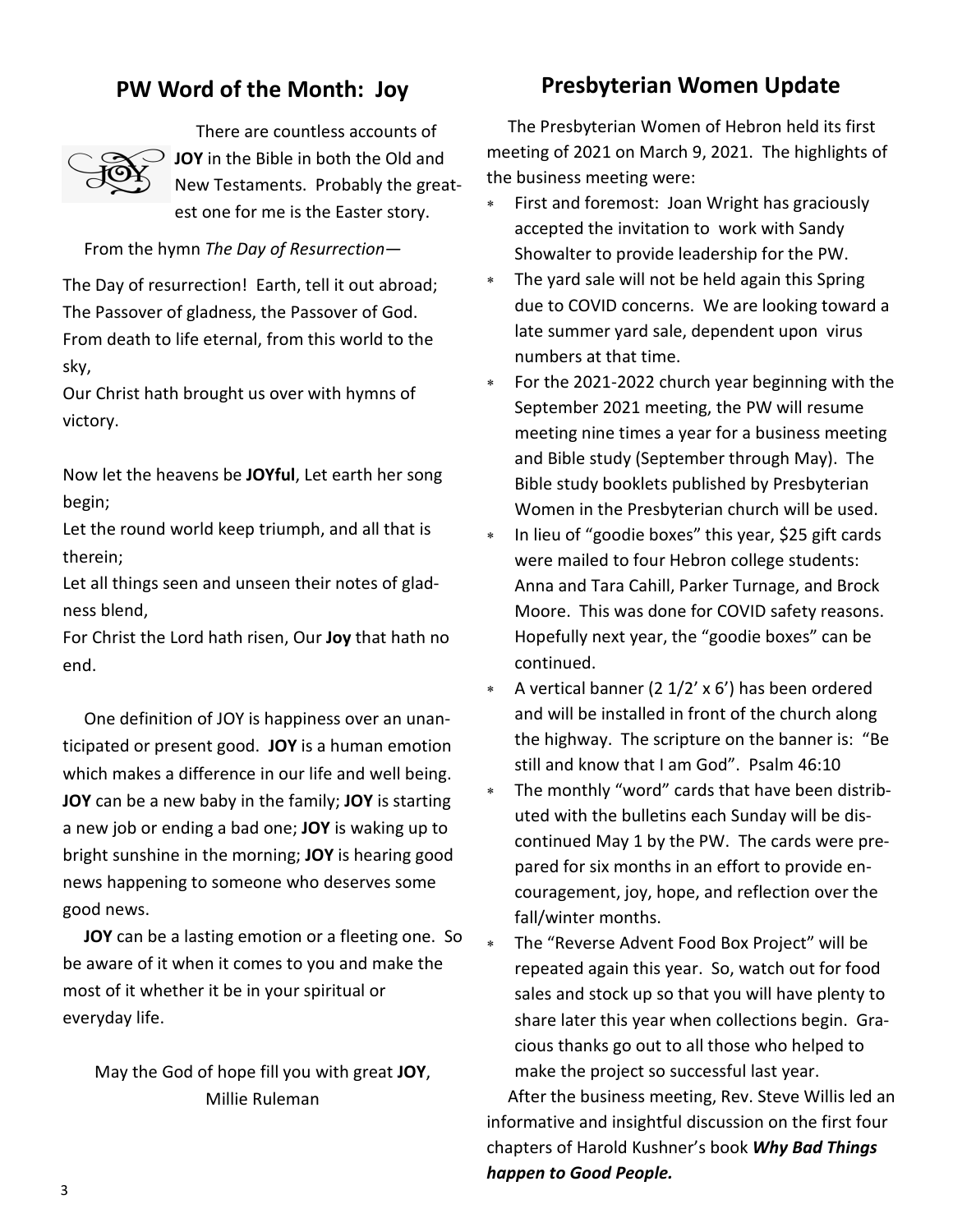## **John Blair : A Organizer Of Churches**

 John Craig, an "Old Side" Presbyterian minister arrived in Augusta County in the winter of 1739-40 to accept the call at Triple Forks of the Shenandoah later known as Tinkling Springs and Augusta Stone churches. He was also required by the Donegal Presbytery in Pennsylvania to attend to the people in the North Mountain Meeting House community one Sunday every two months and as many weekdays as possible. But it was John Blair, a "New Side" minister who formally organized the North Mountain Meeting House into a church in 1746.

 John Blair was born in Ireland in 1720. He immigrated to the colonies in his youth. He and his brother Samuel, a leader of the New Side movement, attended the Neshaminy Log College, a one



room classroom in Bucks County, Pennsylvania. Log College was the first theological seminary in North America serving Presbyte-

rians and is now known as Princeton University in New Jersey. John was licensed to preach by the New Side Presbytery of New Castle and ordained in December, 1742 as pastor of two churches in Cumberland County, Pennsylvania.

 Blair made two evangelical tours to the west side of the Blue Ridge Mountains of Virginia in 1746 to preach where many churches had failed to secure Old Side pastors. He had little trouble in turning groups toward the New Side. He avoided the formal Old Side congregations that Craig had organized, but considered the outlying frontier open territory.

 The Donegal Presbytery of Pennsylvania had previously sent an Old Side minister to the North Mountain Meeting House who had accepted a call, but decided not to take up the work. It was Blair who then organized the meeting house into a New Side congregation.

written by Howard McKnight Wilson, a Major Brown and some others immediately withdrew from Blair's

Meeting House in 1746 in loyalty to the Old Side ministers and formed Brown's North Mountain Meeting House, later known as Brown's Meeting House and is



now Hebron Those remaining with Blair at the North Mountain Meeting House later became known as Bethel. At the same time, Blair was responsible for organizing New Providence (NS) from Old Providence, Timber Ridge (NS) from Timber Grove (OS), New Monmouth, and Rocky Springs Meeting House in Deerfield. After forming these churches, Blair returned to the frontier of Pennsylvania.

 Blair was considered a judicious and persuasive preacher who rarely wrote his sermons in full text but rather preached using a short outline. He was patient, placid, benevolent, cheerful, amiable, and too mild to indulge in bitterness.

 In 1767 when the Log College was closed to become the New Jersey College, then Princeton, Blair was elected to a professorship of theology. He was also appointed as the college's vice-president and became acting president until another arrived to assume administrative duties. As funds became inadequate to support a professor of theology and a president, Blair resigned his professorship and accepted a call to a Presbyterian church in Walhill, New York. He continued this call until his death in December, 1771 at the age of fifty-one years.

 For about twenty years, Brown's Meeting House was dependent upon itinerant preachers sent from the Donegal Presbytery for periods of eight weeks to six months. After several failed attempts in securing a full time pastor, records indicate the Rev. Charles Cummings accepted Brown's first full time call as its pastor in 1766.

In the history *The Lexington Presbytery Heritage*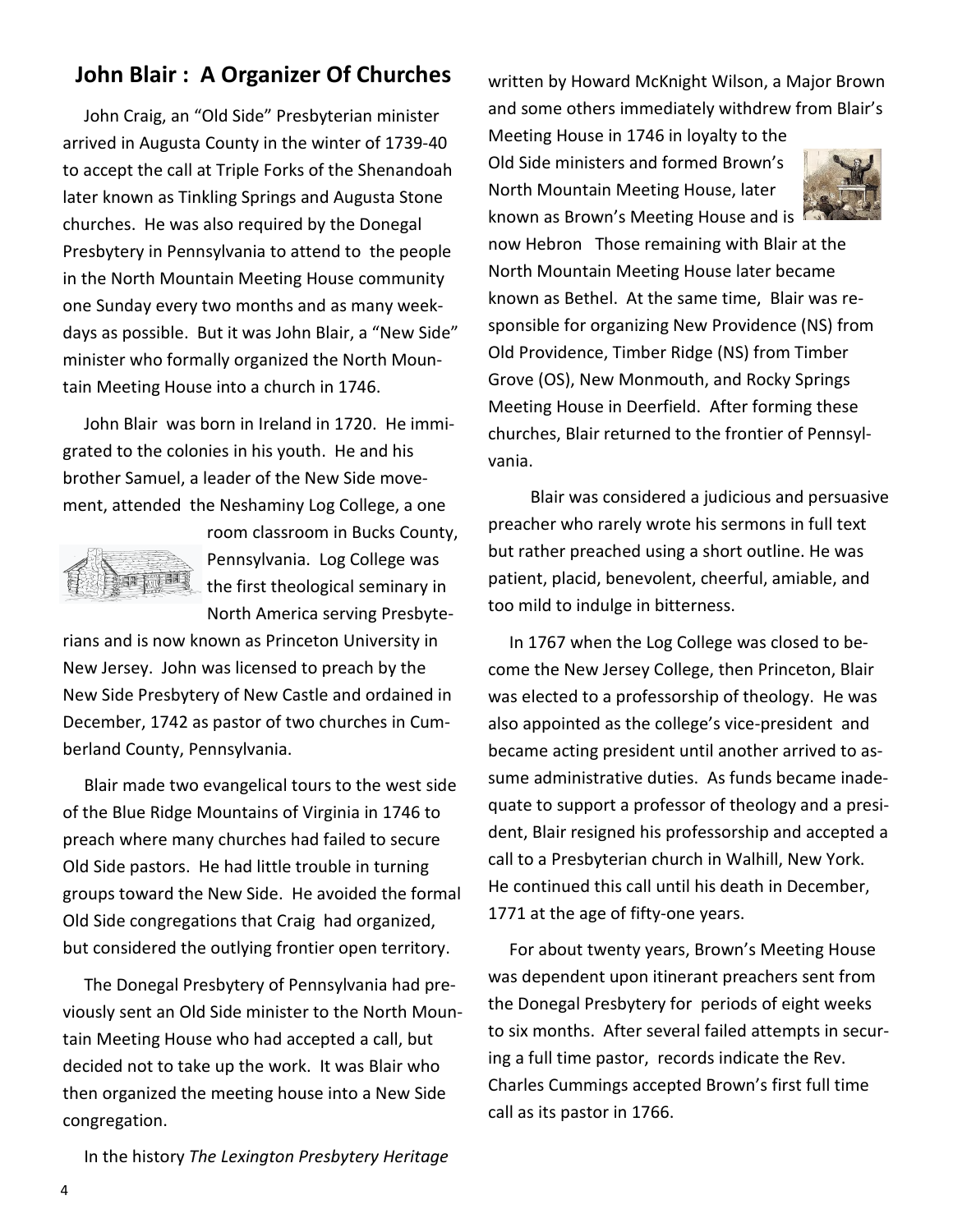## **Remembering Nancy Katharine Thompson Cook**

#### **October 15, 1928-January 8, 2021**

 *"She is cloaked with strength and dignity; she can laugh at the days to come. Her children rise up and call her blessed; her husband also, and he praises her. Many women have done excellently, but you surpass them all."* Proverbs 31:25-31

On Friday, January 8, God called Nancy Katharine Thompson Cook home to join her husband Ed of 54 years, her parents William Brown and Katharine Bare Thompson, and her brother William B. Thompson, Jr. She was a life-long member of Hebron Presbyterian Church where she served as an Elder, Bible school teacher, a member of a pastor search committee, and member of the Presbyterian Women. Until her death, she was one of the last three members of the Sunbeams, an organization for young girls at Hebron. Her Thompson ancestors were early members of Brown's Meeting House and custodians of the Glebe Cemetery.



Nancy's passion in life was nursing. She received her RN degree from the Medical College of Virginia, and from there she had the opportunity to work in many places over the course of her fifty year career including Richmond, Virginia, Baytown, Texas, King's Daughters' Hospital in Staunton, and Augusta Health in Fishersville.

Nancy impacted the lives of many nurses as an LPN instructor at the Valley Vocational Technical Center in Fishersville. She was tough but always fair. She wanted to make sure her students had the skills to assess the patient and deliver the best care possible.

Nancy was also a nursing supervisor at Augusta Health in Fishersville. Not only did she assist and mentor nurses, but she also helped shape and guide new physicians coming to the hospital such as her own physician Dr. Rob Marsh. At her memorial service, he spoke of his memories of her as a supervisor and giving him "the lay of the land" so to speak. Even in her days at Beulah Land, she continued to use her nursing skills to help others. She was the "eyes and ears" for Dr. Marsh, the nursing staff, and families of other residents. She would let them know when a client needed something. Families would often check in with her prior to visiting their loved ones as if to say, "Okay, Nancy. Tell me how Simon or Dad has been doing."

Nancy was full of life and fun. She found joy in simple things -riding in a convertible and watching the habits of birds. She even loved living on a dirt road and remarked that it made you appreciate the little things in life.

But most of all, Nancy loved her family-her three children- Tom, Nancy K., and Wendy; her three



grandchildren– Katie, Jesse, and Sean; her three great-grandchildren-Gabriel, Elijah, and Crew. She knew that there would soon be a new greatgrandchild Kainan although she did not have the opportunity to meet him. And when the time came, she opened her heart to new family members- Jan, Katie, Glenn, Thomas, and Michaela.

"*There are no words to express how much we appreciate your love and support in our loss of Nancy T. Cook. The support of the church with the memorial service meant so much to all us. She touched many lives at Hebron and as a nurse in this community, and we will all truly miss her. Your cards and words of support have truly helped us through this difficult time. Thanks you, and our love to all."* 

The Cook Family-Tom, Nancy K., and Wendy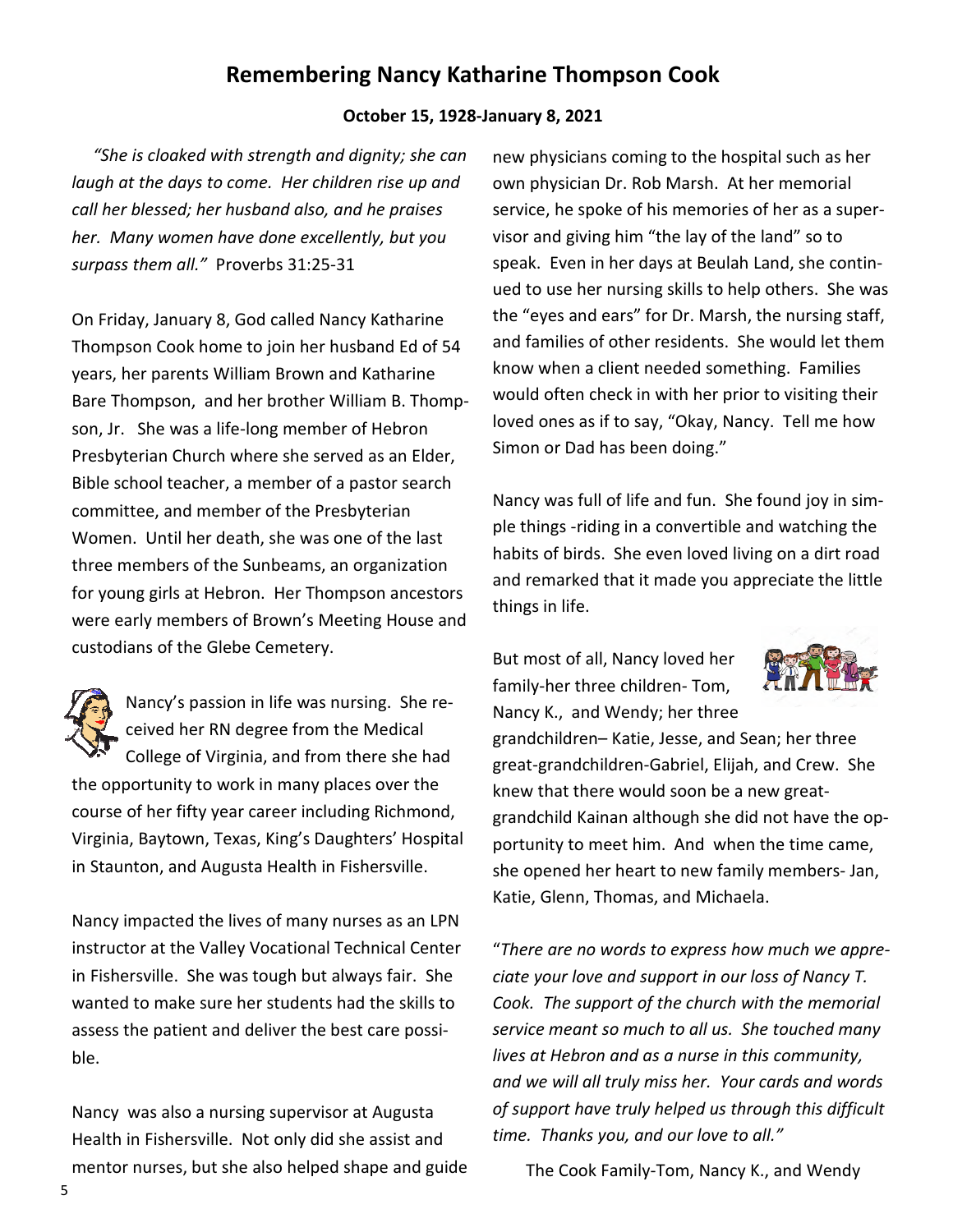

# **April 2021**  *Hebron Presbyterian*

| Sun                                                                   | Mon                                                                          | <b>Tue</b> | Wed                                                                                                                                                     | Thu                               | Fri                                     | Sat                     |
|-----------------------------------------------------------------------|------------------------------------------------------------------------------|------------|---------------------------------------------------------------------------------------------------------------------------------------------------------|-----------------------------------|-----------------------------------------|-------------------------|
|                                                                       |                                                                              |            |                                                                                                                                                         | $\boldsymbol{1}$<br>Holy Thursday | $\overline{2}$<br><b>GOOD</b><br>FRIDAY | $\overline{\mathbf{3}}$ |
| $\boldsymbol{4}$<br>Drive-In<br>Worship<br>Easter<br>Sunday           | 5<br><b>Easter</b><br><b>Monday</b><br><b>Church Office</b><br><b>Closed</b> | 6          | $\overline{\mathbf{z}}$                                                                                                                                 | 8                                 | 9                                       | 10                      |
| 11<br>Drive-In<br>Worship<br><b>Session and</b><br><b>CAT Meeting</b> | 12                                                                           | 13         | 14                                                                                                                                                      | 15                                | 16                                      | 17                      |
| 18<br>Drive-In<br>Worship                                             | 19                                                                           | 20         | 21<br>Administrative<br>Professionals Day!<br>$\lambda$ , $\lambda$ , $\lambda$ , $\lambda$ , $\lambda$ , $\lambda$ , $\lambda$ , $\lambda$ , $\lambda$ | 22                                | 23                                      | 24                      |
| 25<br>Drive-In<br>Worship<br><b>Session Mtg.</b><br>12:00 P.M.        | 26                                                                           | 27         | 28                                                                                                                                                      | 29                                | 30<br><b>AM</b>                         |                         |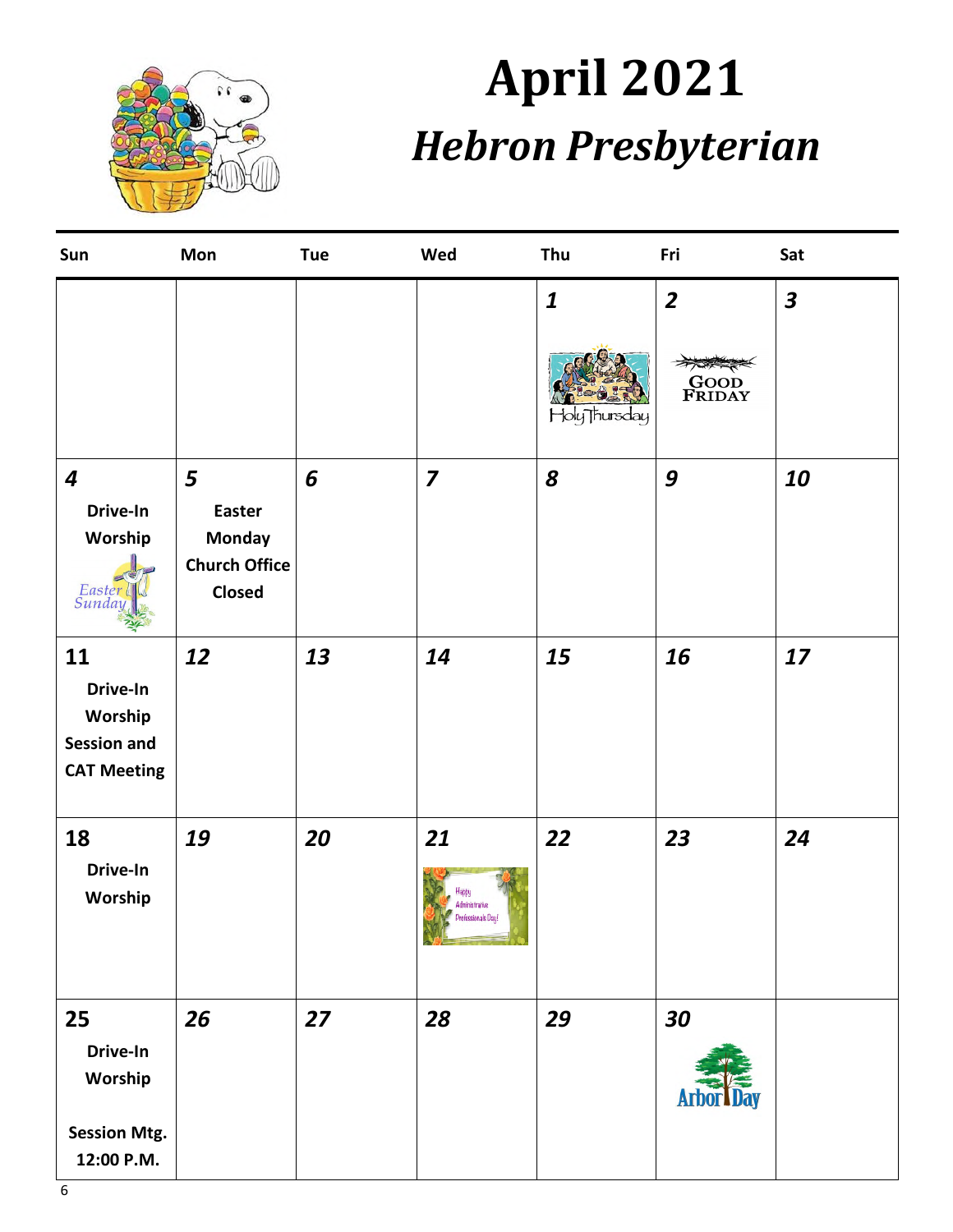#### **HEBRON PRESBYTERIAN CHURCH**

#### **Stated Session Meeting**

#### **February 25, 2021**

**Present:** Elders Mike Fallin, Gail Mayer, Joyce Obenschain, Robert Christian, Tom Cook, Sandy Showalter, Anita Tuttle, Theresa Moore, Joan Wright, Larry Mayer (Clerk of Session)

**Excused:** Doug Trimble; **Guest:** Hannah Bush (Treasurer); **Moderator:** Rev. Steve Willis

A quorum was declared present. The Moderator opened the meeting with prayer and a reading from "Bread and Wine, Readings for Lent and Easter".

#### **Clerk's Report:**

Session approved the minutes of the December 17, 2020 Stated Session Meeting and approved the agenda for this meeting.

Deaths: Session approved removing Nancy T. Cook, Nancy B. Cline, and David R. Hickey from the rolls.

Session was informed that the clerk has submitted the 2020 Necrology Report and The 2020 Church Information Form. Session approved the 2020 Statistical Report having already been submitted by the deadline. The clerk noted an error in the Statistical Report that will be corrected in the 2021 Form.

**Treasurer's Report:** Treasurer Hannah Bush presented the following:

- ◊ Stewardship Committee report of 2/25/21 showing year-end 2020 net income of \$69,827.41
- ◊ 2020 Year-end Budget vs. Actual report
- ◊ Balance Sheet as of Jan 31, 2021 showing Operating Fund balance of \$55,298.61
- ◊ A proposed budget for 2021

#### **Old Business:** None

**Presbytery Report:** Presbytery will conduct a ZOOM meeting on Feb. 27, 2021. We are seeking a commissioner to this meeting.

#### **Committee Reports:**

- **CAT Committee (Anita Tuttle)** Forty CAT surveys were submitted from Hebron. When our consultant gets the results, she will share them with us.
- **Cemetery-(Tom Cook, Gail Mayer)** Tom Cook reported that several burials were done in the cemetery since our last meeting.
- **Christian Ed.-**Joan Wright reported that she delivered 92 juice boxes and 115 children's masks were delivered to Valley Mission. Session reviewed the status of our youth scholarships (Scott Hickey and Hebron Youth) and determined that we have no students qualified this year.
- **Commitment/Witness-(Mike Fallin)**  One Great Hour of Sharing will be in March.
- **Congregational Ministries-** Treat jars were delivered to shut-ins. Valentines were mailed out. Plans are in the works for the coming holidays. (St. Patrick's Day and Easter). Birthday cards are being sent out by Mike Fallin.
- **Fellowship/Service-(Anita Tuttle)** Session approved a BBQ picnic style event for Sunday, May 30.
- **Personnel-(Theresa Moore) A** proposal for a new laptop computer for the Treasurer's use was presented. Session approved making this purchase from Amazon which will include an Amazon credit card for the church.
- **Property-(Tom Cook)-** The following issues were reported:
- ◊ Manse painting was completed for \$4028.

 $\Diamond$  Committee is trying to discover what company got the bridge repair contract so that we can approach them about renting the scout hut.

- $\diamond$  Some repairs have been made to the furnace. More repairs will be needed.
- ◊ A leak in the lower floor bathroom will be repaired.
- **Stewardship/Finance-(Hannah Bush) –** See Treasurer report 2021 Budget proposal.